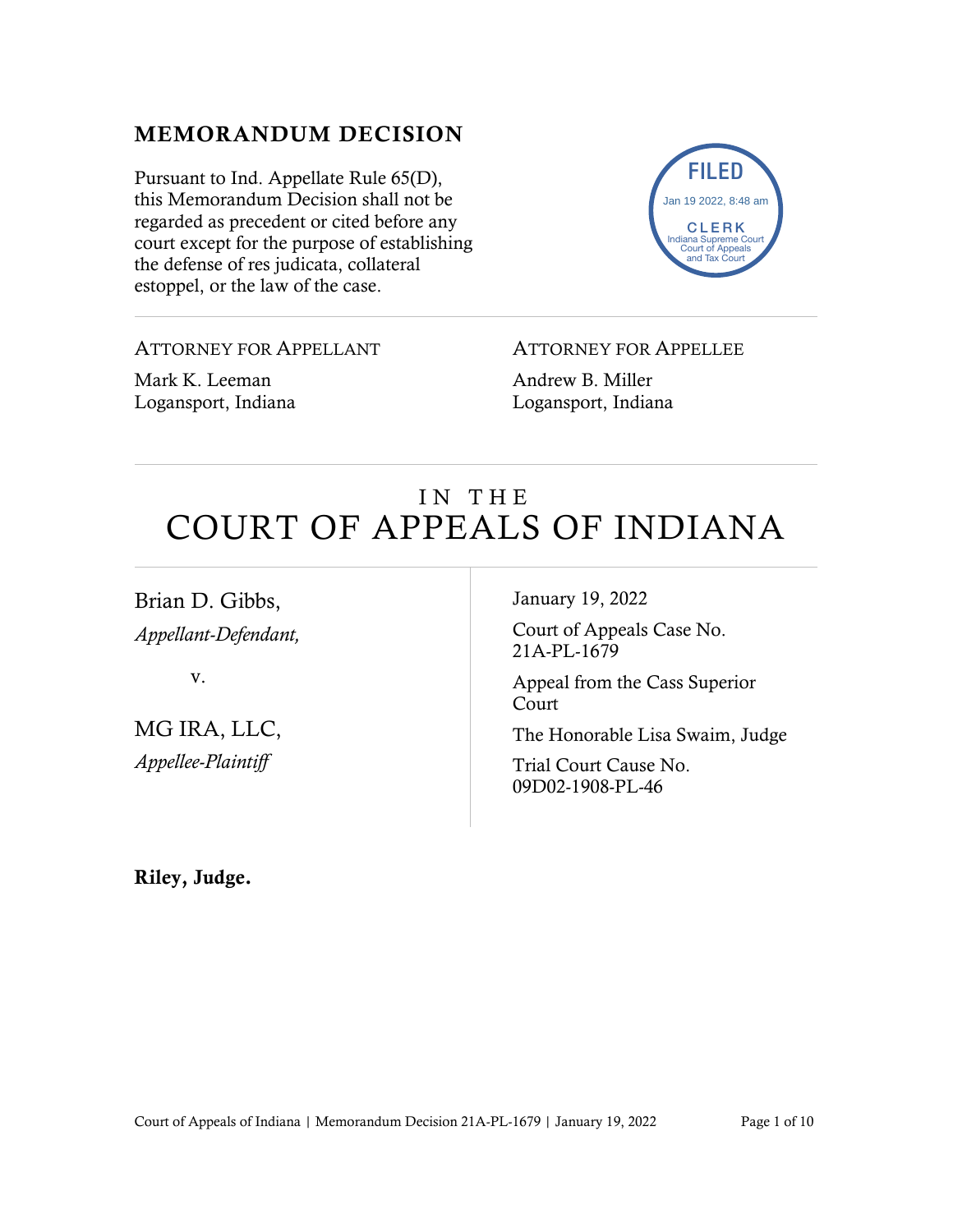## STATEMENT OF THE CASE

- [1] Appellant-Defendant, Brian Gibbs (Gibbs), appeals the trial court's summary judgment, determining that there were no genuine issues of material fact precluding judgment in favor of Appellee-Plaintiff, MG IRA, LLC (MG).
- [2] We affirm in part, reverse in part, and remand for further proceedings.

#### ISSUE

[3] Gibbs presents one issue on appeal which we restate as follows: Whether the trial court erred by granting a complete judgment rather than a partial summary judgment.

### FACTS AND PROCEDURAL HISTORY

- [4] On September 18, 2017, MG, a limited liability company, bought real estate at 7928 East Division Road, Logansport, Indiana, (Property). The parties orally agreed that Gibbs would pay certain sums on a monthly basis to acquire "an interest in the [P]roperty." (Transcript Vol. II, p. 4). MG and Gibbs also orally agreed on how to develop and improve the Property: Gibbs agreed to provide the labor for building the home, and MG agreed to supply the materials and machinery.
- [5] Sometime thereafter, and pursuant to the oral agreement, Gibbs improved the Property and started building the home. Gibbs also lived in a camper on the Property. MG supplied lumber, other materials, and machinery. At some point, Gibbs asked MG to reduce the agreement of him acquiring an interest in

Court of Appeals of Indiana | Memorandum Decision 21A-PL-1679 | January 19, 2022 Page 2 of 10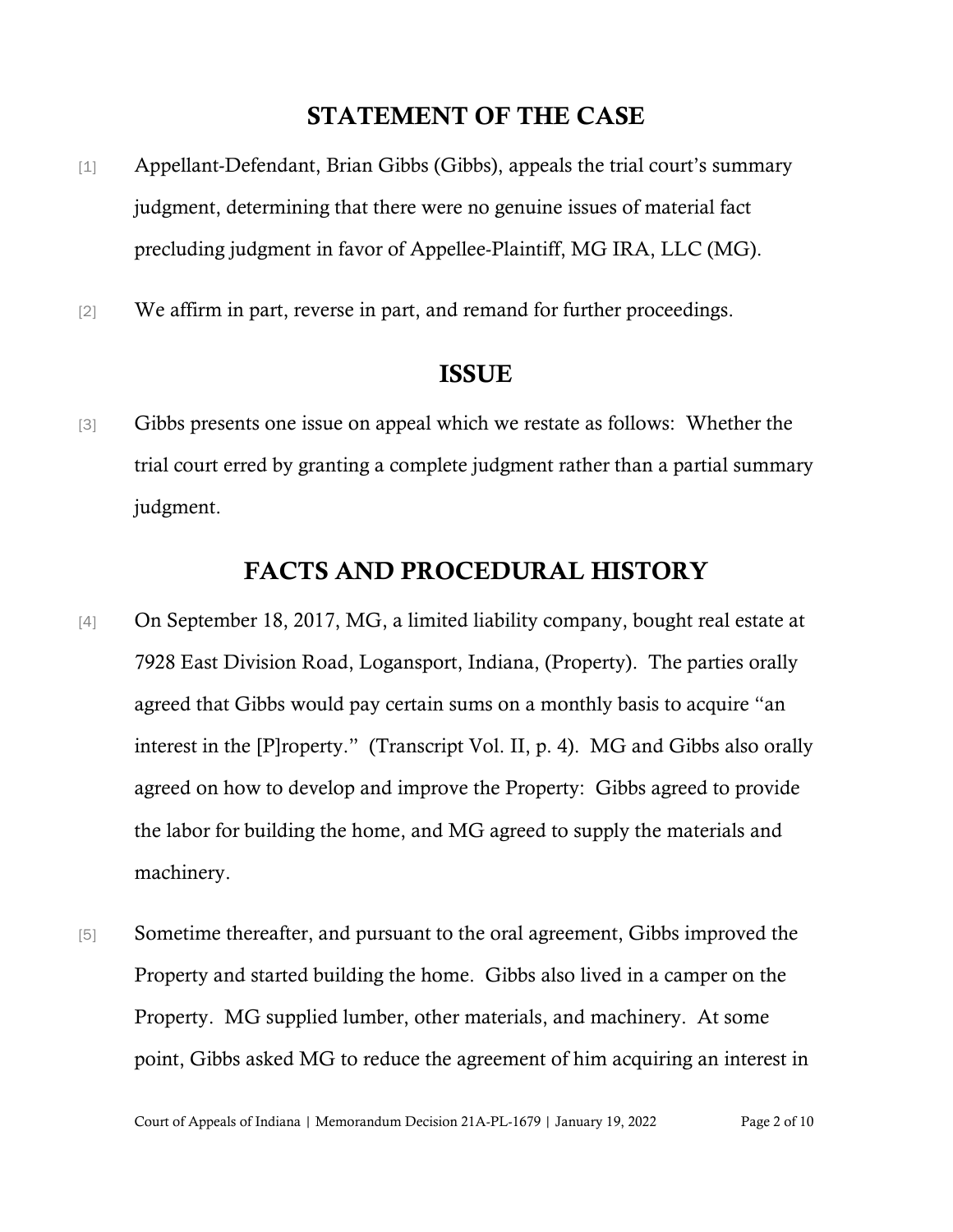the Property in writing, but MG refused to sign a written agreement because "[a]s a necessary pre-condition to reducing the contract for sale of real estate to writing, MG [] insisted that [] Gibbs repay a loan that MG . . . had made to him to purchase a pick-up truck" loan. (Appellant's App. Vol. II, p. 12). In December 2018, Gibbs underwent heart surgery. On February 10, 2019, Gibbs halted all improvements on the home, he took photographs of the work he had performed to that date and moved out of the camper.

[6] On April 4, 2019, Gibbs filed a mechanic's lien against the Property, seeking \$63,035 for the improvements to the home. On August 14, 2019, MG filed a complaint against Gibbs, seeking to quiet title to the Property, and it further alleged that Gibbs had slandered MG's title to the Property by filing a mechanic's lien. On October 2, 2019, Gibbs filed an answer and counterclaim. The counterclaim alleged the following:

> 1. That [MG] and [Gibbs] entered into an oral agreement under which [Gibbs] was to provide the labor for construction of a house at 7928 E. Division Road, Logansport, Cass County, Indiana and at completion of the work, [MG] would sell the property to [Gibbs], with the price being reduced by the money owed to [MG] for work performed at a property on High Street as well as the value of the [Gibbs's] labor on the subject property;

2. That, on multiple occasions, [Gibbs] requested [MG] reduce the oral agreement to written form, which [MG] failed to do;

3. That [Gibbs] last performed services on or about February 10, 2019, and was thereafter ordered off the property;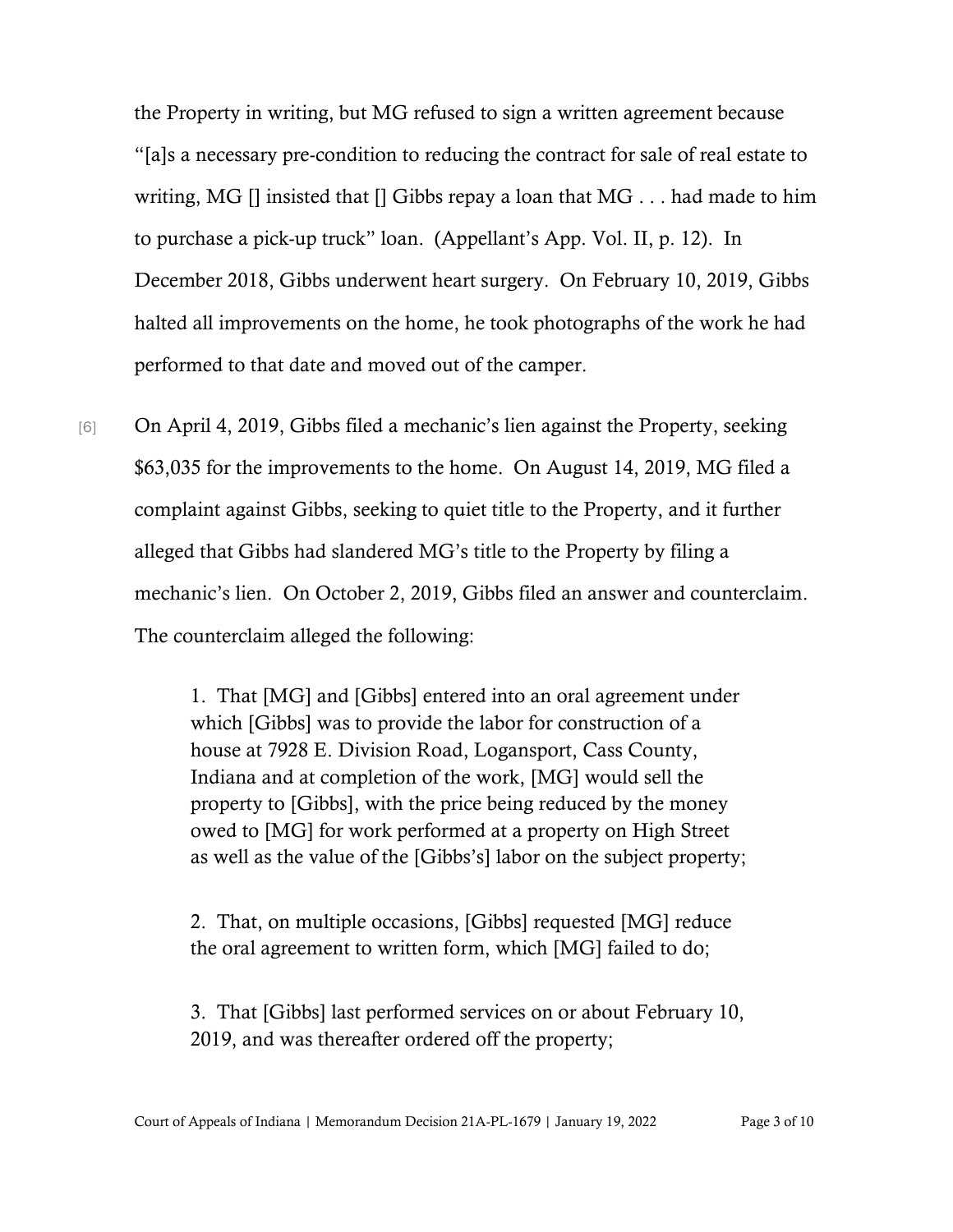4. That [MG] has failed to pay [] [Gibbs] a reasonable value of [Gibbs's] services in the amount of \$63,035.00.

(Appellant's App. Vol. II, pp. 68-69). On October 24, 2019, MG answered Gibbs' counterclaim. The following year, on September 3, 2020, MG filed a motion for summary judgment, confining its motion and supporting memorandum to the validity and timeliness of Gibbs's mechanic's lien. On November 5, 2020, Gibbs submitted a short supporting affidavit from himself in opposition to summary judgment stating, "Gibbs hereby denies that [MG's] timeline of when the work was completed on the project and will provide witnesses to testify at trial regarding the timeline of work on the real estate." (Appellant's App. Vol. II, p. 244).

[7] On February 5, 2021, the trial court held a hearing on the motion for summary judgment. Gibbs was not present at the hearing, and his lawyer attended by phone. At the hearing, MG's counsel argued the timeliness of the mechanic's lien. MG's counsel then made the following argument:

> [T]he [m]echanic's [l]ien . . . was untimely filed. He does not have a right to that [m]echanic's [l]ien and, therefore, improperly filing a [m]echanic's [l]ien slanders my client's title. And he can't, you can't predicate a [m]echanic's [l]ien on an issue that's not, that there's been no meeting of the minds. There was no meeting of the minds with respect to a labor rate. They hadn't even discussed the, that labor would be a subject of payment. Now, if he thought it was, the appropriate remedy is not a [m]echanic's [l]ien. It'd be a far different action. Unjust enrichment, something of that nature. But certainly not a [m]echanic's [l]ien and certainly not one that's been filed in an untimely manner. Thank you.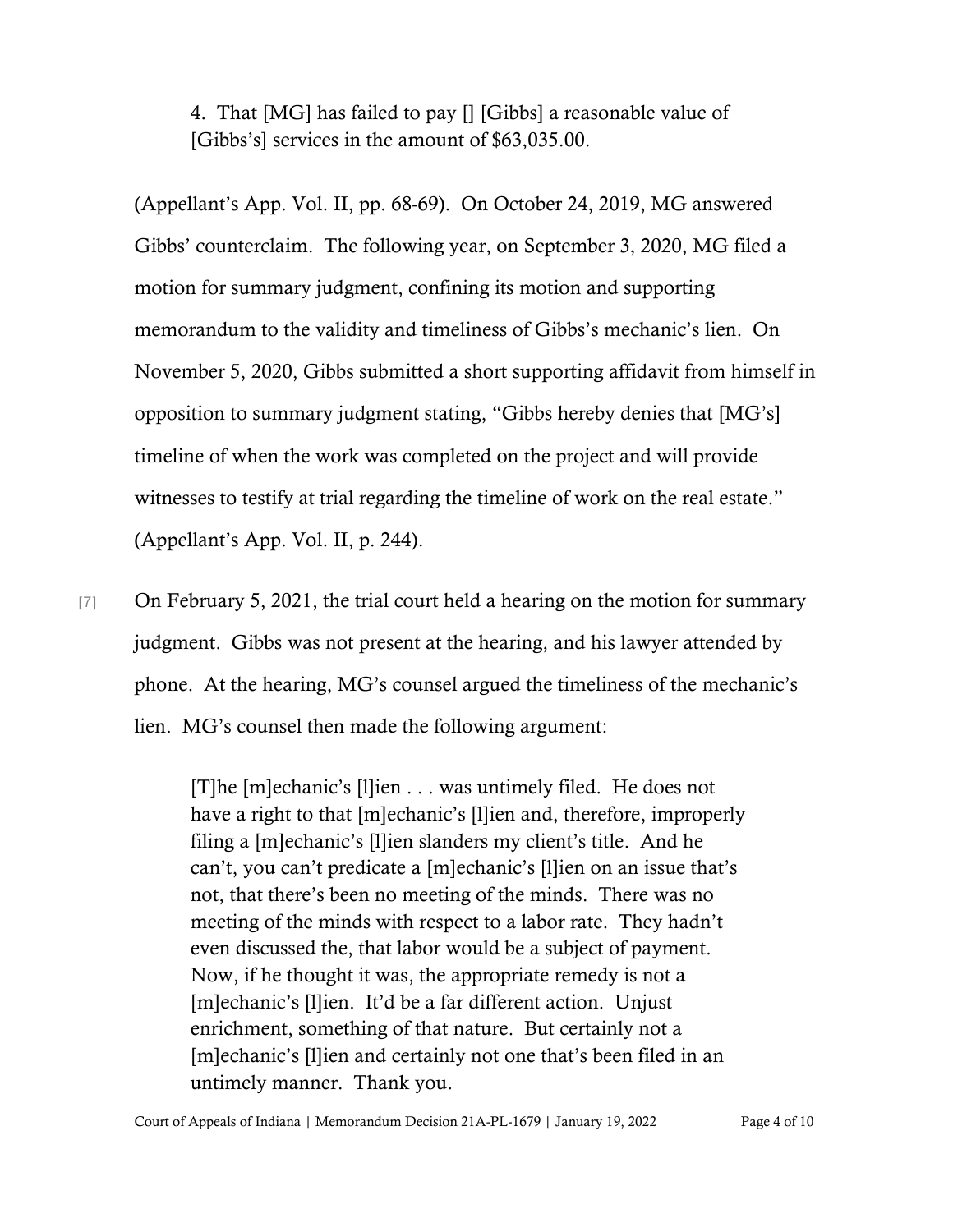(Tr. Vol. II, p. 7). Gibbs's counsel then responded as follows:

Yes, Your Honor. I, I think Mr. Miller is correct in the fact that we're talking here about whether or not the action was timely. I would like to point the [c]ourt to the designated evidence by Mr. Miller, Tab 3, the 14th page of that, which is page 41 of the deposition, which very clearly shows that the testimony, which is to be construed in favor of my client, was that February  $10<sup>th</sup>$  was the last day that he stopped working on the property. If we look at that testimony, he testified on several occasions during the deposition that February  $10<sup>th</sup>$  was in fact the last day that he stopped working. So, February  $10<sup>th</sup>$  is within 60 days of April the  $4<sup>th</sup>$  []when the [m]echanic's [1]ien was filed. I think, I think it's pretty clear here that MG designated the evidence here, and the evidence in this case is to be construed in favor of my client in the situation where summary judgment is at issue[,] and I think it very clearly shows that there are genuine issues of fact.

(Tr. Vol. II, pp. 7-8). At the end of the hearing, the trial court granted summary judgment in favor of MG "dispos[ing] all liability issues" between MG and Gibbs. (Appellant's App. Vol. II, p. 3). On March 9, 2021, Gibbs timely filed a motion to correct error, arguing that MG's motion for summary judgment was a motion for partial summary judgment on the validity of the lien only and that the trial court should not have granted summary judgment on all issues of liability between the parties, especially because Gibbs's pleaded all the operative facts of an unjust enrichment theory of recovery in his counterclaim. The trial court denied the motion to correct error, finding that Gibbs did not adequately plead an unjust enrichment theory of recovery in his counterclaim, specifically stating that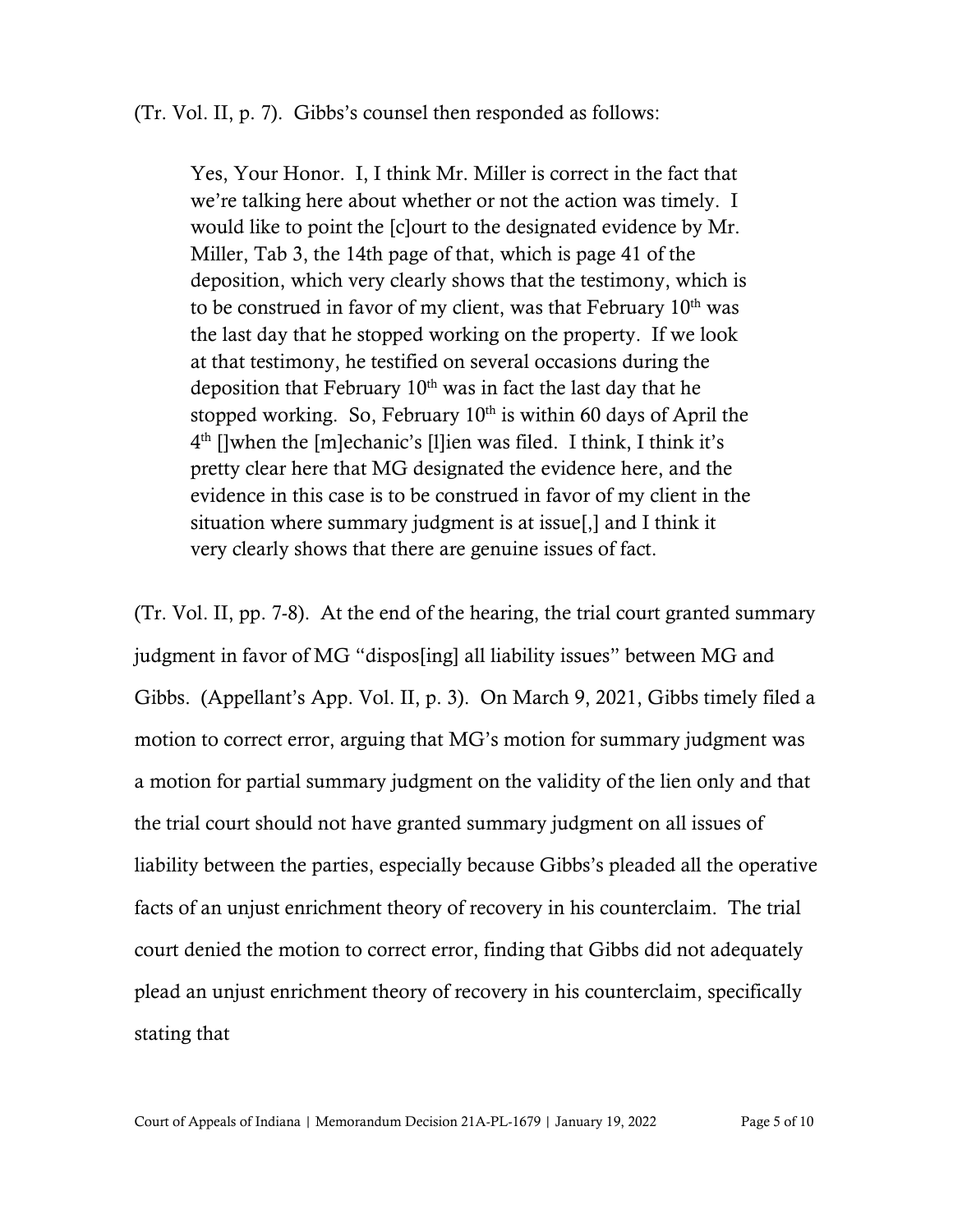[i]f [Gibbs] wanted to plead unjust enrichment because he performed work on the house but never made an agreement as to payment other than the house contract deal, he could have. Even when the other attorney specifically pointed that out in argument, [Gibbs] didn't adopt the unjust enrichment argument or even refer to it's as an alternate theory prior to the [c]ourt's ruling.

(Appellant's App. Vol. III, p. 44).

[8] Gibbs now appeals. Additional facts will be provided as necessary.

## DISCUSSION AND DECISION

[9] Gibbs appeals the trial court's grant of summary judgment in favor of MG. Indiana Trial Rule 56 allows a party to move for summary judgment on "all or any part" of a claim. When reviewing a grant of summary judgment, our standard of review is the same as that of the trial court. *Dreaded, Inc. v. St. Paul Guardian Ins. Co*., 904 N.E.2d 1267, 1269 (Ind. 2009). Considering only those facts that the parties designated to the trial court, we must determine whether there is a "genuine issue as to any material fact" and whether "the moving party is entitled to a judgment as a matter of law." Ind. Trial Rule 56(C); *Dreaded*, Inc., 904 N.E.2d at 1269-70. In answering these questions, the reviewing court construes all factual inferences in the nonmoving party's favor and resolves all doubts as to the existence of a material issue against the moving party*. Dreaded, Inc.*, 904 N.E.2d at 1270. The moving party bears the burden of making a *prima facie* showing that there are no genuine issues of material fact, and that the movant is entitled to judgment as a matter of law; once the movant satisfies the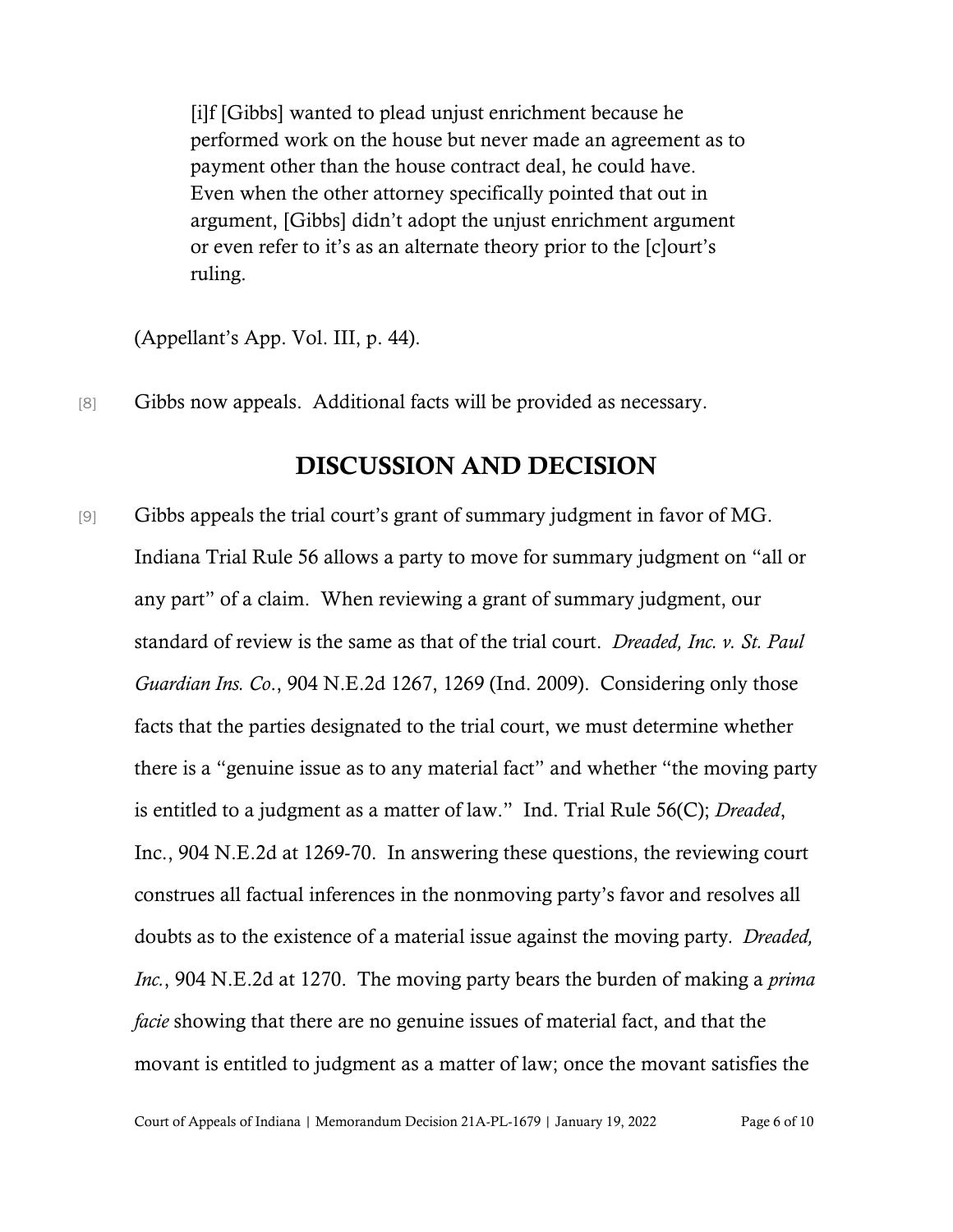burden, the burden shifts to the nonmoving party to designate and produce evidence showing the existence of a genuine issue of material fact. *Id*.

[10] Gibbs argues that the trial court erred as a matter of law in granting a complete judgment rather than partial summary judgment. In support of his claim, Gibbs relies on *Reiswerg v. Statom*, 926 N.E.2d 26 (Ind. 2010). In *Reiswerg*, Statom, sued Cohen, Garelick & Glazier, and Reiswerg—another attorney who shared office space and performed contract work for the firm—for legal malpractice. *[Id](https://www.westlaw.com/Document/I09c3bf0e598511dfab57d8fd5597ca43/View/FullText.html?transitionType=Default&contextData=(sc.Default)&VR=3.0&RS=da3.0)*[.](https://www.westlaw.com/Document/I09c3bf0e598511dfab57d8fd5597ca43/View/FullText.html?transitionType=Default&contextData=(sc.Default)&VR=3.0&RS=da3.0) Statom underwent surgery at the Veterans Affairs Hospital in Indianapolis and retained Reiswerg to pursue a medical malpractice action against the Department of Veterans Affairs (VA). The VA denied Statom's claim after it determined that her Tort Claims Notice had not been filed in a timely fashion. *Id*. After Statom filed her complaint, the law firm and Reiswerg filed their answer and set forth the statute of limitations as an affirmative defense. *Id*. at 28. Thereafter, Statom moved for partial summary judgment, seeking a determination that the law firm and Reiswerg were "negligent as a matter of law." *Id*. Neither of the defendants raised the statute of limitations in responding to the motion for summary judgment. *Id*. Reiswerg and the law firm then moved for summary judgment, asserting that the statute of limitations for legal malpractice had expired before Statom filed her complaint. *Id*. Statom moved to strike the motion for summary judgment, arguing that both of the defendants had waived the statute of limitations defense because that issue was not addressed in their response to the motion for partial summary judgment.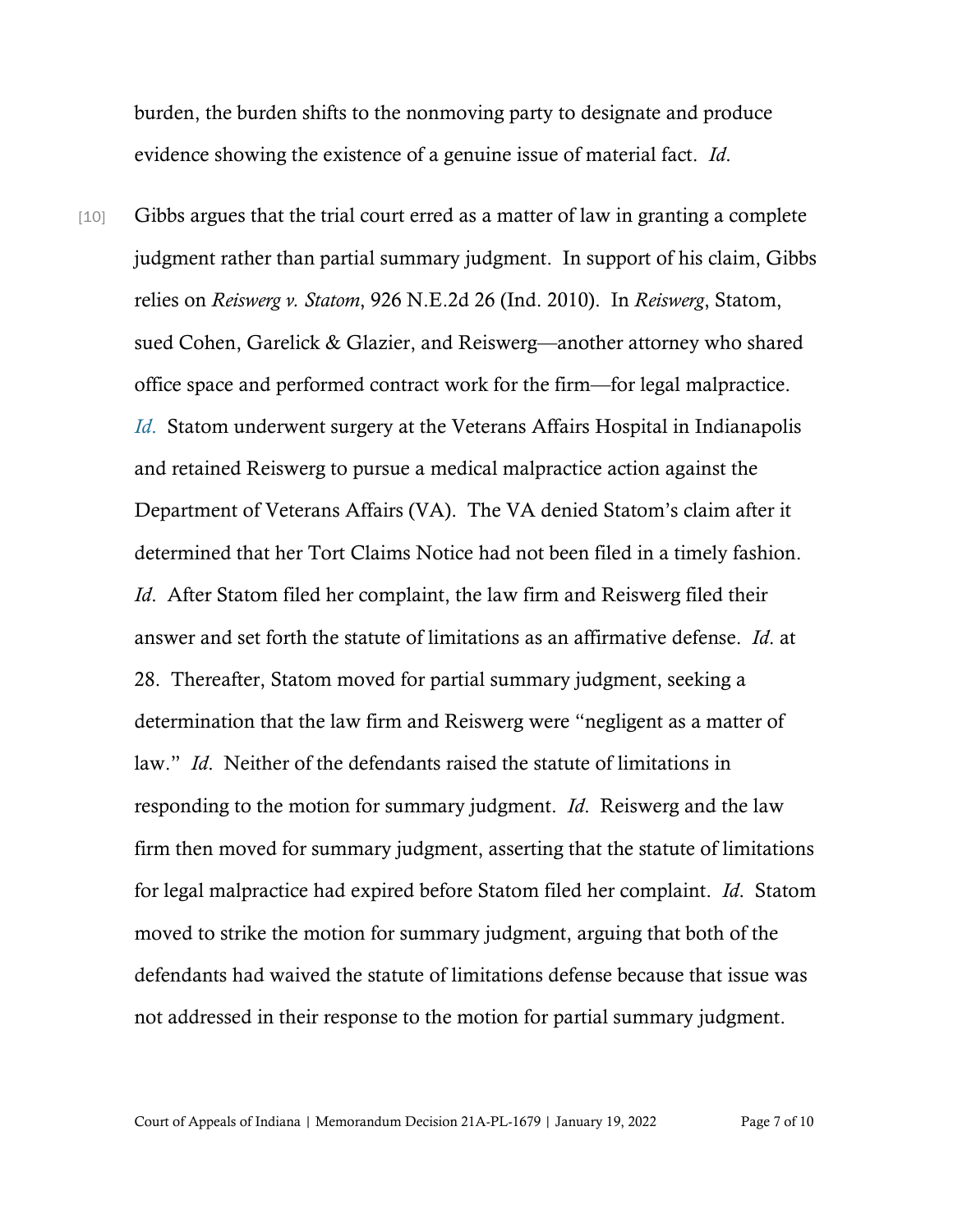*Id*. The trial court granted the motion to strike. *Id*. In reversing, our supreme court determined that

[a] party responding to a motion for summary judgment is entitled to take the motion as the moving party frames it. The defendants were under no obligation to raise their affirmative defenses in response to the motion for partial summary judgment that Statom presented. A non-movant is not required to address a particular element of a claim unless the moving party has first addressed and presented evidence on that element. In the case before us today, the affirmative defense of statute of limitations is one on which the non-moving defendants had the burden of proof, but this does not alter the plaintiff's obligation to put in play the issue upon which the plaintiff seeks relief. Here, Statom did not do that. The statute of limitations was asserted as an affirmative defense in the defendants' answers to the complaint. If Statom wished to resolve all issues as to liability by summary judgment, it was her burden to seek summary judgment on liability. She could also have addressed the statute of limitations directly. If she had done either of these, the limitations defense would have been waived if not presented in response to her motion. But she did neither, and therefore did not raise the raise the adequacy of the defendants' affirmative defenses.

\* \* \*

[No case] holds that a motion for partial summary judgment on an issue less than liability requires the responding party to assert affirmative defenses or any other issue beyond those raised by the relief sought by the moving party.

\* \* \*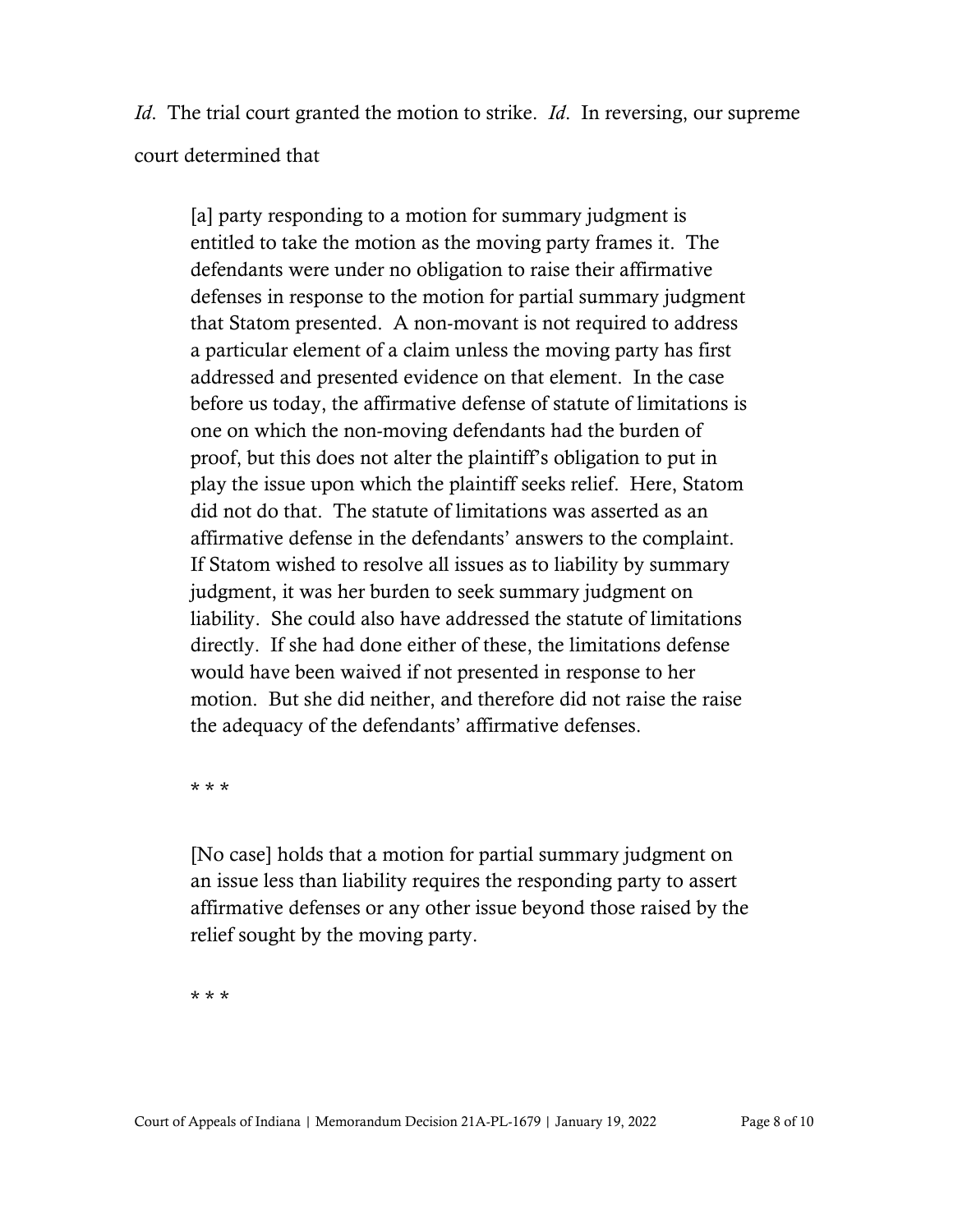Waiver of a contention is effected by the contention's being placed in issue by the movant and the non-movant's failure to raise it. When Statom moved for partial summary judgment on the issue of negligence, neither [defendant] asserted the statute of limitations in response. A non-movant's choice not to assert an affirmative defense as a response to a motion for partial summary judgment that does not implicate the affirmative defense does not bar later assertion of the defense.

*Id* at 30-31, 33. (internal citations omitted). Gibbs uses *Reiswerg* to argue that, because MG raised only the issue of the timeliness of the mechanic's lien, the trial court was bound to only consider that issue and could not consider whether genuine issues of material fact existed regarding his unjust enrichment claim as pleaded in his counterclaim. We find *Reiswerg* applicable here.

[11] The key issue cited in MG's summary judgment motion was whether Gibbs timely filed the mechanic's lien. As framed by MG, Gibbs's response to the motion was confined only as to that issue. In its brief, MG now argues that if "Gibbs genuinely believed he had a legitimate claim for unjust enrichment, he had the burden of proving it" at the summary judgment hearing. (Appellee's Br. p. 20). As our supreme court stated in *Reiswerg*, "[w]hen a party moves for summary judgment on the issue of liability, the nonmovant is thereby placed on notice that all arguments and evidence opposing a finding of liability must be presented to properly resolve that issue." *Reiswerg*, 926 N.E.2d at 32. We disagree with MG's contention that its motion for summary judgment for the mechanic's lien was sufficient to trigger Gibbs' duty to raise his unjust enrichment claim absent a proper motion for summary judgment seeking to

Court of Appeals of Indiana | Memorandum Decision 21A-PL-1679 | January 19, 2022 Page 9 of 10